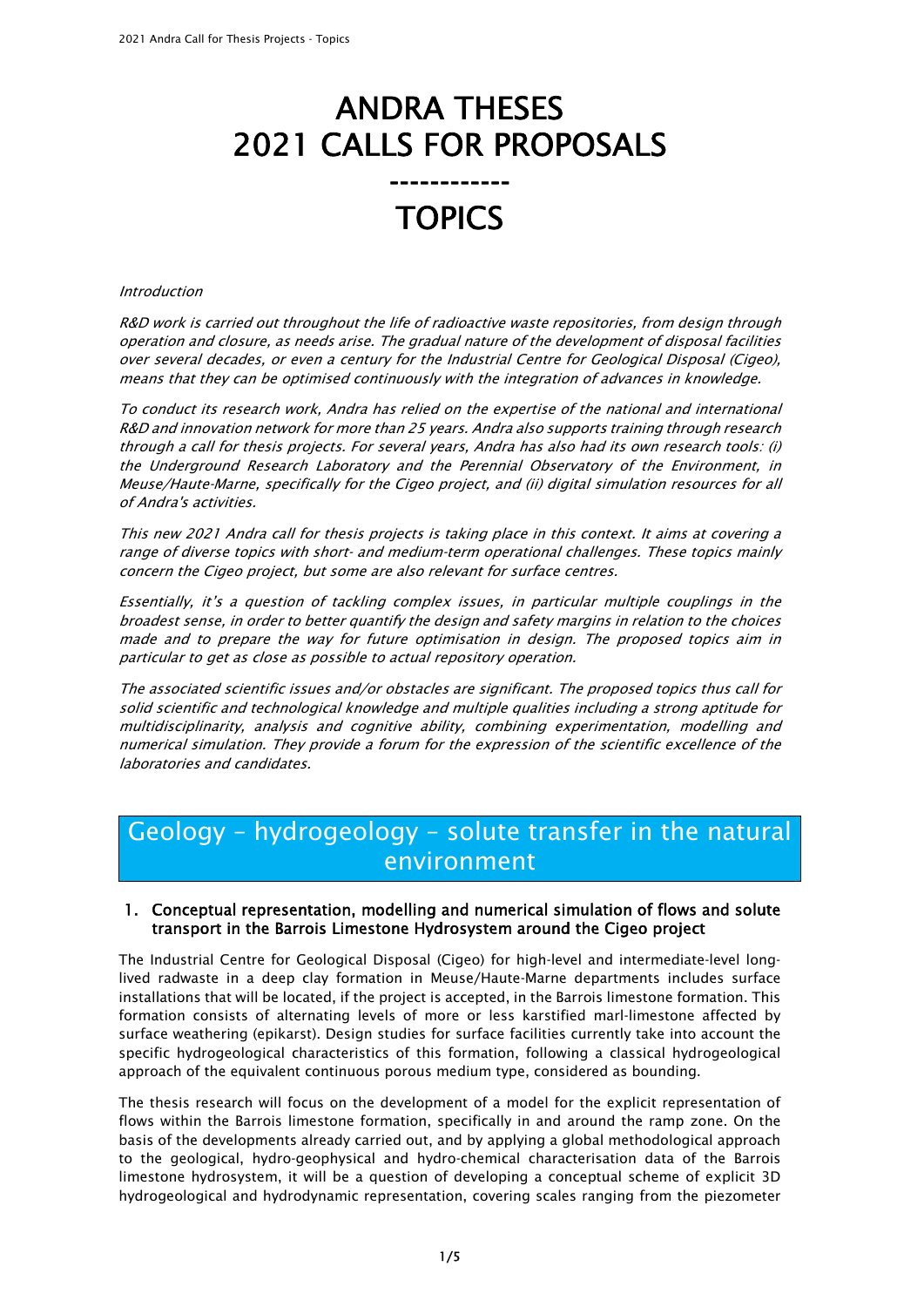to that of a study sector of several square kilometres, and then developing a model relating to one of the spatial scales considered (several hundred metres to several kilometres). The work will be based in particular on the existing measurement network (about 30 instrumented boreholes, 6 hydrological stations, meteorological stations, etc.) installed in recent years.

### Thermo-hydro-mechanical behaviour of the Callovo-Oxfordian formation

#### 2. Modelling and numerical simulation of the formation and hydromechanical behaviour of damage at the periphery of tunnel intersections

The damaged (e.g. fractured) zone created in the immediate vicinity of the underground structures in the Callovo-Oxfordian during excavation and its hydromechanical behaviour have been the subject of numerous characterisation and modelling efforts from the scale of the sample to the structure. There is now a solid base of knowledge about this damaged area, including its major role in the hydromechanical behaviour of structures over time. In particular, it concerns the linear of the structures. In addition, Cigeo's underground facility will include numerous intersections of structures. At this stage, their design and dimensioning have been carried out conservatively using a bounding approach, particularly in terms of modelling the local damaged area.

The thesis research will focus on the modelling and numerical simulation in 3D of the hydromechanical behaviour of the intersections of structures in the Callovo-Oxfordian, through the explicit representation of the damage induced by the first structure and then by the second structure dug perpendicularly. Approaches such as equivalent continuous porous or discrete (e.g. fractured) medium may be used in the representation, with appropriate justification. The types of planned linings/supports and the methods of excavation and installation, currently selected or possible at this stage of Cigeo's design, are to be taken into account, particularly with regard to comparing the behaviour of intersections.

#### 3. Characterisation and micro/macro modelling of the hydromechanical-gas behaviour of clay materials for Cigeo project closure structures

Simulations of the hydromechanical-gas behaviour of closure structures are based on complex models to represent the evolution of the various materials that make up the structures. In particular, models such as the Barcelona Basic Model (BBM) and its extension Barcelona Expansive Model (BExM), which introduce two levels of structure associated with micro- and macropores, are used to model the evolution of resaturation, particularly under gas transfer stress of these clay materials in relation to their shaping (pellets, etc.). These models require good knowledge of the hydromechanical-gas interactions between the micro- and macrostructure, in particular under gas transfer stress, and the definition of the representative elementary volume (REV) with its gas hydromechanical characteristics for detailed modelling of the closure structure component of multi-metric to multi-decametric dimensions. The combined use of X-ray and neutron tomography at different sample sizes may make it possible to analyse both the deformation fields and the evolution of water distribution in clay materials during saturation under gas stress.

The thesis research will focus on (i) the development of a technique for the analysis of water transfer and deformation fields under gas stress, (ii) the acquisition of relevant parameters (e.g. interaction functions) for BExM-type models at relevant spatial scales, (iii) the development of hydromechanical-gas evolution models of clay materials at relevant scales, in particular for an actual structure.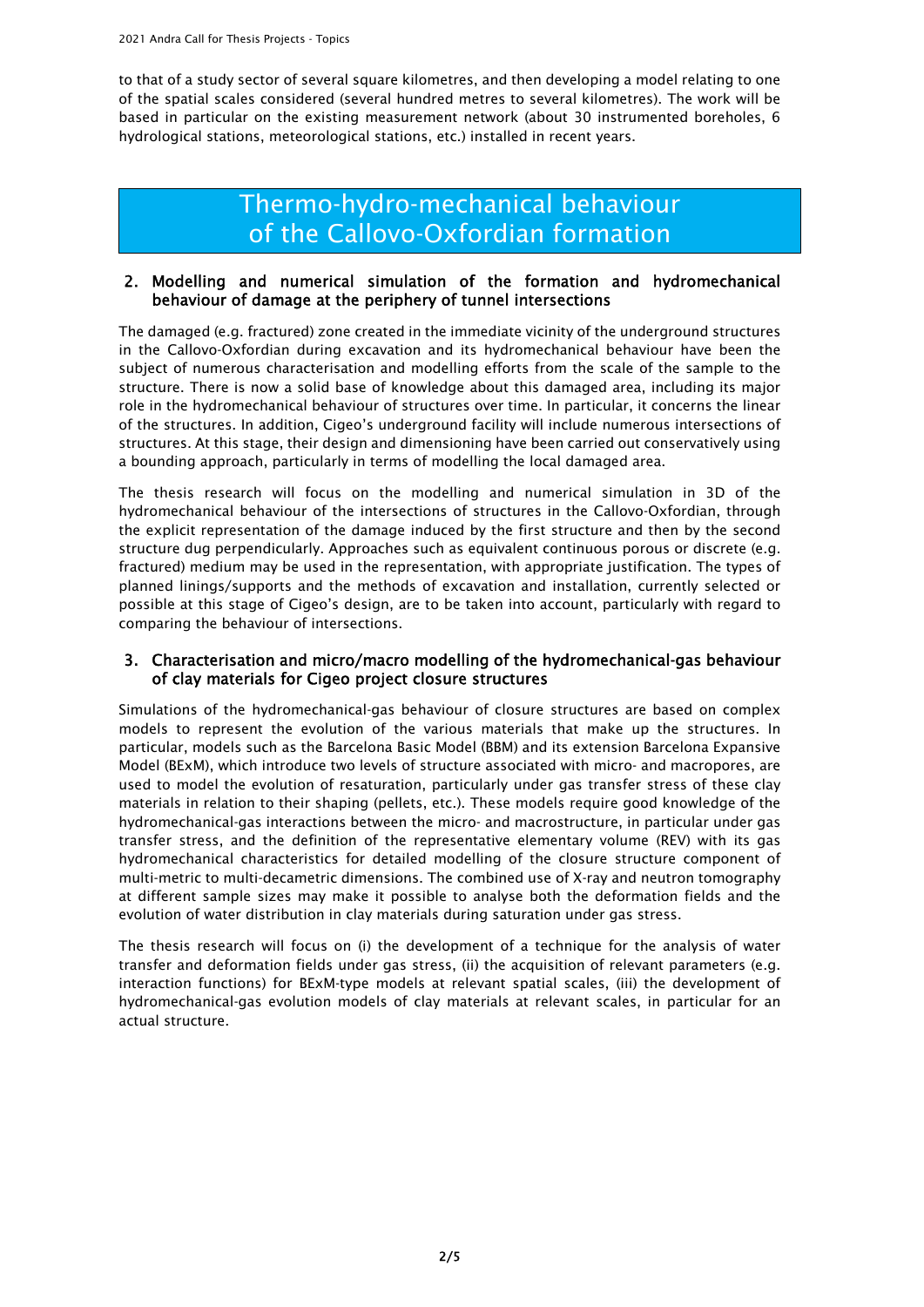### Radionuclides – Radioactive waste

#### 4. Speciation and stability of selenium redox states at the interface between Callovo-Oxfordian and HLW disposal cell

Selenium (Se) can have different oxidation states (-II, -I, 0, +IV, and +VI). The -II, -I and 0 states are commonly predominant in "reducing" anoxic environments, while the +IV and +VI states predominate in "oxidizing" environments. In the reducing geochemical environment of the Callovo-Oxfordian (deep clay formation selected for the location of the deep geological repository Cigeo), selenium is thus expected to be thermodynamically stable in solution in redox states ranging from 0 to -II. The solubility of selenium depends on the oxidation state: (a) Se(+VI) and Se(+IV) highly soluble (solubility not controlled by a mineral phase); (b) Se(0), extremely poorly soluble native selenium; and (c) Se(-I) and Se(-II): poorly soluble but significantly more soluble than Se(0). The transition from one oxidation state to another may therefore be accompanied by changes in solubility. However, selenium can remain "metastable" under a high oxidation state +VI far from thermodynamic equilibrium (e.g. redox-reducing domain), especially in the absence of microbial catalysis and specific solids such as certain iron-bearing phases, and be present under different oxidation states in Callovo-Oxfordian pore waters.

The thesis research will focus on the metastability or non-metastability of selenium (VI) and its coexistence with a reduced redox state (-II) under the conditions of the Cigeo project and, namely, between a disposal cell, in this case vitrified high-level waste (HLW) cell containing steel components, corrosion products and the Callovo-Oxfordian. The research shall include day laboratory tests (solubility, speciation, sorption-reduction, etc.) and reactive transport modelling at the scale of a cell, in order to obtain a representation that is as detailed and as reasonable as possible of the multi-scale and multi-component geochemical system (HLW cell and Callovo-Oxfordian).

### Multiple couplings: Disposal materials and components

#### 5. Modelling and numerical simulation of the hydromechanical behaviour of the Cigeo project's clay-based closure structures, coupled with hydraulics (resaturation/saturation) and an alkaline disturbance

The Cigeo project's underground facility will be closed and sealed after completion of operations. The galleries will be backfilled with excavated Callovo-Oxfordian clays and swelling clay seals will be placed in the galleries at specific locations and in the access works (shaft and ramp zone). The evolution of the seals and the backfilled galleries after closure will be characterised by a resaturation coupled with an alkaline disturbance that will persist after reaching complete saturation. The design and dimensioning of these closure structures takes these processes into account, in particular in a conservative bounding approach based on simplified numerical simulations and modelling.

The thesis research will focus on the modelling and "fully coupled" simulation in 2D/3D of the hydromechanical behaviour of closure structures with an explicit representation of the coupling with the alkaline disturbance. Using current knowledge on alkaline disturbance in clay environments and the hydromechanical behaviour of materials based on clay rock and swelling clay, in terms of processes, representation models and numerical simulation codes, the thesis will focus on establishing a conceptual scheme of the complete coupling, defining one or more coupling models and conducting numerical simulations (coupling of existing codes in hydromechanics and reactive transport or "fully integrated" coupling in the same code).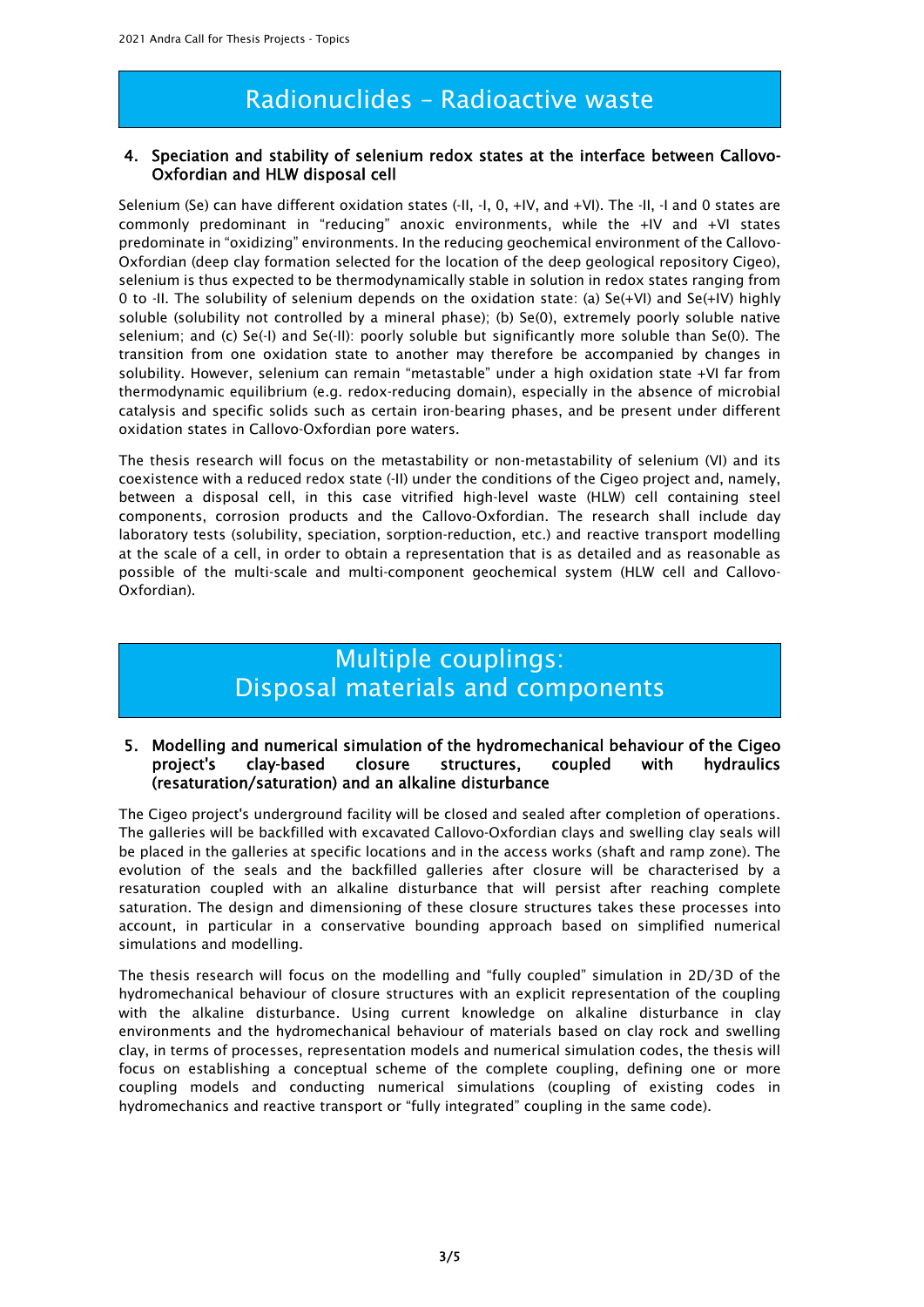### Observation-surveillance: technical devices

#### 6. Development of an innovative system for continuous pH measurement in a local or distributed manner (clay, cement or open media)

The pH is a parameter/indicator of many processes for the durability of the structural components of a repository and the behaviour of the surrounding environment (geological environment, open environment). A variety of pH measuring devices already exist today, with limitations including the need for regular, manual calibration, sometimes prior to each measurement.

The thesis research will focus on the development of innovative techniques or methods, for example all-solid-state electrodes, where all the reference electrodes are made from durable materials. Special attention shall be given to the miniaturization of the sensor in order for minimal intrusion. For example, research may include the development and characterisation of perovskite oxides for pH sensors or the use of fibre optic technologies as a pH optode.

### Numerical simulation, BIM, AI for data processing

#### 7. Local sensitivity analysis applied to the numerical simulation of strongly coupled physical and/or chemical problems

The post-closure water and gas flow assessment of the Cigeo project is the subject of multiparametric multi-scale sensitivity studies (from disposal cells to the overall repository with the surrounding geological environment) using probabilistic tools. In particular, they take into account the variabilities and uncertainties of the parameters of gas generation and water and gas flow models. They lead to the definition of sensitivity ranges for flow indicators and thus make it possible to rank the level of uncertainties on the parameters. This approach is comprehensive and has accuracy limits for small parameter value set ranges.

The thesis research will focus on the analysis, selection and development of local intrusive-type sensitivity, in particular automatic differentiation methods (adjoint state-type) for the numerical simulation of water and gas flow in porous media, for localised ranking of the level of influential parameters using deterministic data sets.

### Environment

#### 8. Study of landscape structures for the maintenance and optimisation of associated ecosystem services

For the design of the Cigeo project in Meuse/Haute-Marne, Andra set itself the requirement to minimise the project's impact, using the avoid, reduce and offset method. This includes impacts on the ecosystem services provided by the project's host location, in particular with the goal of preserving and enhancing existing landscape structures or creating new ones. Indeed, landscape structures (hedges, copses, ditches) are essential elements for the proper functioning of ecosystems by providing shelter, food and nesting areas for many species. In addition, they are natural barriers to the elements (wind and rain), thus protecting agricultural and livestock activities. Finally, they also correspond to the green grid that provides continuity between ecosystems. The application of this requirement is reflected in the impact study included in the application for the declaration of public utility for the Cigeo project filed by Andra in August 2020.

The thesis research will focus on the functional optimisation of landscape structures from a methodological point of view, taking into account the specific biophysical, biodiversity and land use characteristics of the host location of the Cigeo project so as to further promote the maintenance over time of the ecosystem services, for example pollination services, reduction of